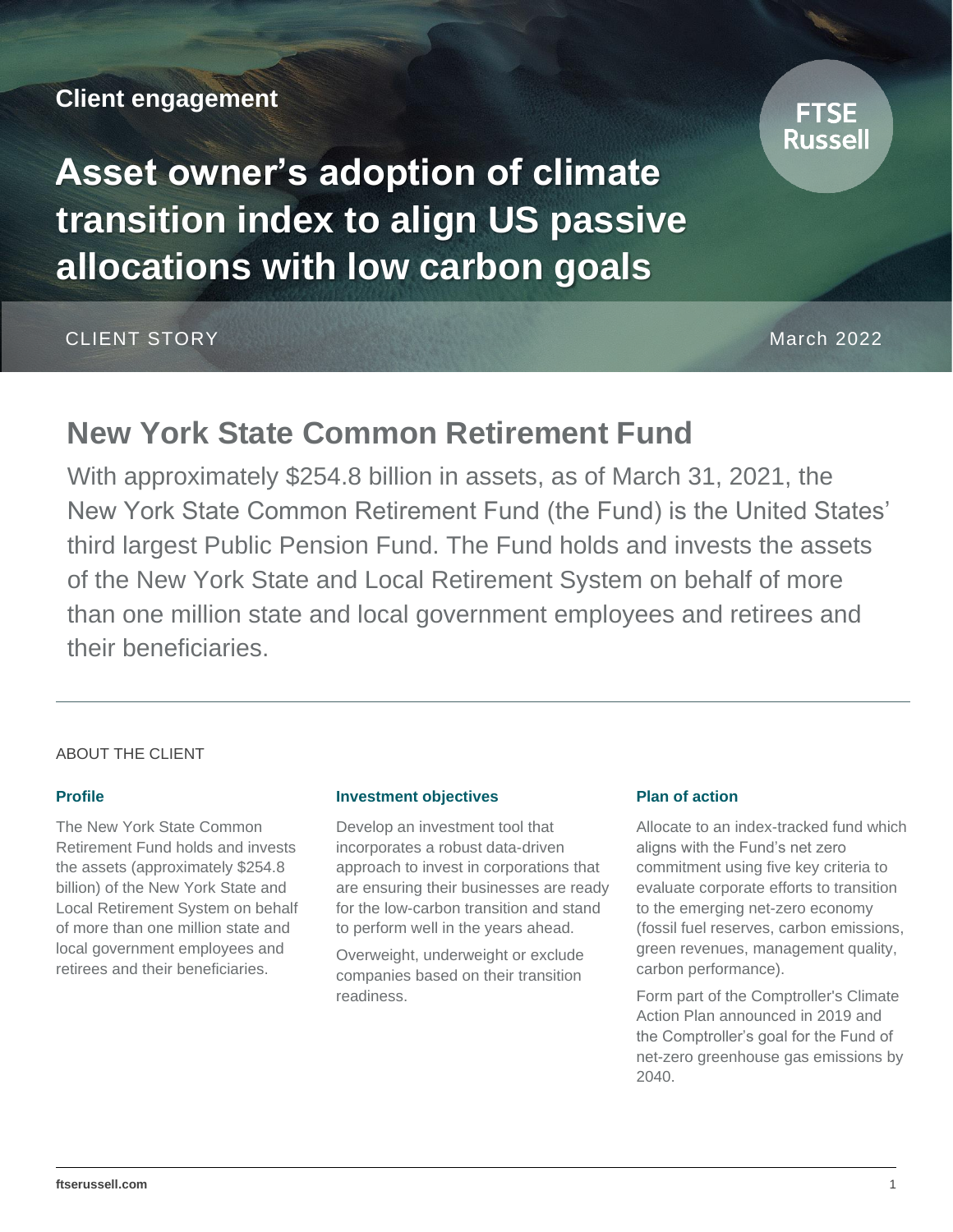## **Objective: Transitioning US equity investment portfolios towards net zero**

The Fund's ultimate goal is net zero alignment, and its near-term objective is to invest in US corporations that are ensuring their businesses are ready for the climate transition and stand to perform well in the years ahead. FTSE Russell's TPI Climate Transition indexes, which utilizes the Transition Pathway Initiative's (TPI) forward-looking frameworks allow for continued growth and adaptation as the landscape, regulatory environment and data availability/coverage change.

## **Solution: Russell 1000 TPI Climate Transition Index**

For more than seven years, FTSE Russell has strived to be a trusted advisor to the Fund, helping Comptroller DiNapoli deliver on his goals to meet the retirement needs of state and local government employees, retirees, and their beneficiaries. In 2019, State Comptroller Thomas P. DiNapoli released a Climate Action Plan, a multi-faceted strategy to invest in sustainable companies, pursue climate solution investments, and apply minimum standards to portfolio companies to inform engagements, investments and potential divestment decisions.

In 2021, the Fund became the first Public Pension fund to adopt the climate transition TPI index in the US. The Fund announced it will initially allocate US\$2 billion within its internally managed public equity portfolio to a passive (index-tracking) fund utilizing the Russell 1000 TPI Climate Transition Index (the Index) in connection with the Fund's Sustainable Investment & Climate Solutions (SICS) program.

The Index is designed to reflect the performance of large-cap companies in the US, where constituent weights vary to account for risks and opportunities associated with the transition to a low carbon economy. Constituent weights are based on five key climate considerations: company exposure to green revenues, fossil fuel reserves and carbon emissions; as well as companies' climate governance activities (aligned with the Taskforce on Climate-related Financial Disclosures' recommendations) and forward-looking commitments to carbon emission pathways (aligned to the Paris Agreement and 2DC/below 2DC warming scenarios). The indexes combine data and analysis from FTSE Russell and the Transition Pathway Initiative.

| <b>Climate parameter</b>    | <b>Adjustment</b>                                                                                              |
|-----------------------------|----------------------------------------------------------------------------------------------------------------|
| <b>Fossil fuel reserves</b> | • Underweight companies with fossil fuel reserves                                                              |
| <b>Carbon emissions</b>     | • Over or underweight companies according to their GHG emissions                                               |
|                             | • Sector neutrality                                                                                            |
| <b>Green revenues</b>       | • Overweight companies engaged in the transition to a green economy                                            |
| <b>Management quality</b>   | • Over or underweight companies according to their Management quality<br>("climate governance") score          |
|                             | • Regional industry neutrality                                                                                 |
| Carbon performance          | . Over or underweight companies according to their carbon performance<br>("2DC/Below 2DC pathways") assessment |
|                             |                                                                                                                |

## **What is the Transition Pathway Initiative?**

The Transition Pathway Initiative (TPI) is an asset owner-led initiative (currently supported by asset owners and funds with over \$22.5 trillion, as of October 29, 2020, assets under management and advice), in partnership with FTSE Russell and the Grantham Research Institute at the London School of Economics that assesses companies' preparedness for the transition to a low-carbon economy. TPI assesses the quality of companies' management of climate change-related risks and opportunities, and their carbon performance. FTSE Russell provides the data that underpins the management quality assessment, and is a member of the TPI's Technical Advisory Group.

## **Additional information**

Learn more about [FTSE TPI Climate](https://www.ftserussell.com/products/indices/tpi-climate-transition)  **Transition Index Series**